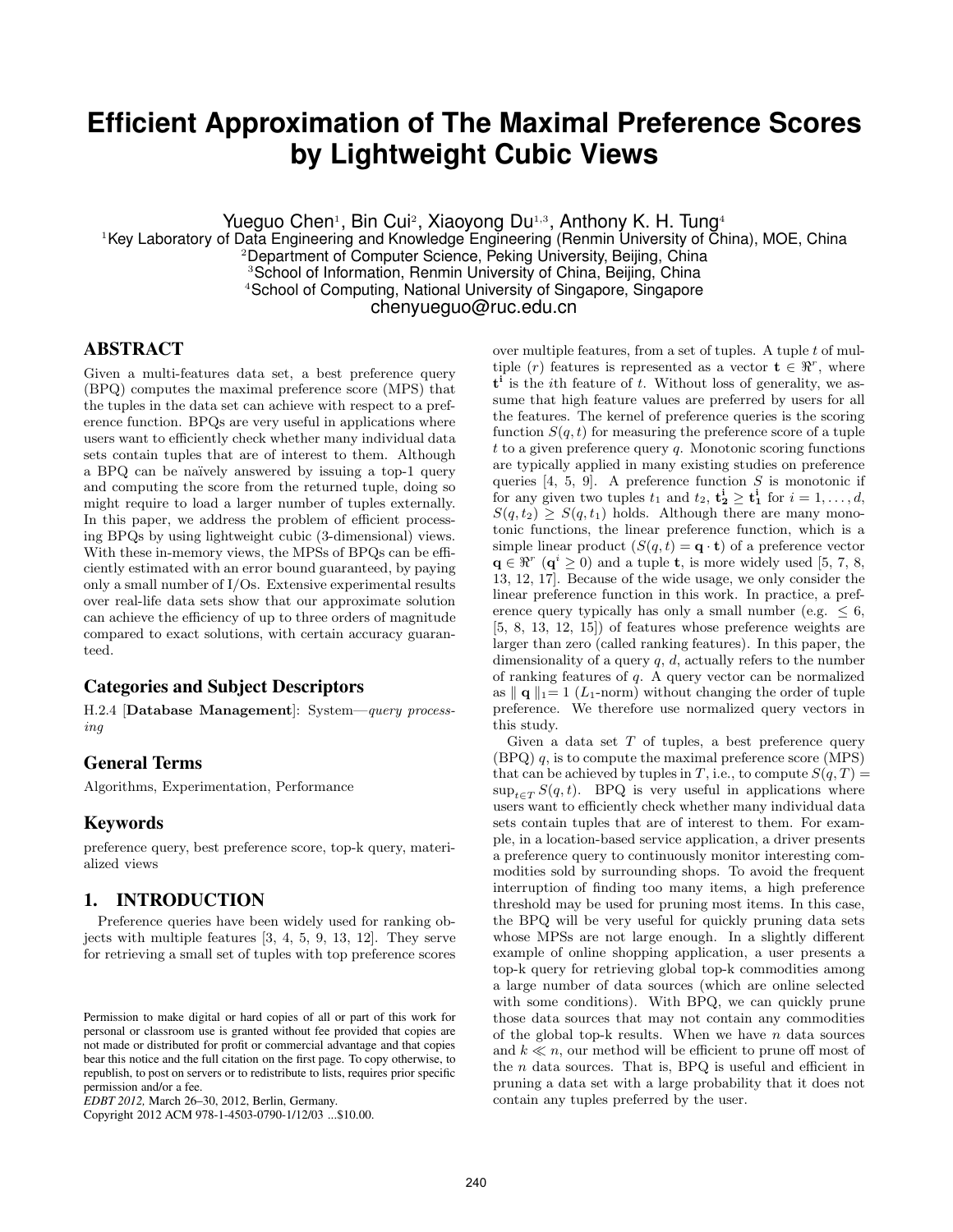A BPQ can be simply treated as a variant of a top-1 preference query, whose goal is varied as the preference score of the top-1 tuple, instead of the tuple itself in the top-1 preference query. As a variant of the top-k query, existing algorithms on top-k queries [3, 4, 9, 13, 19] can be simply adapted to address the BPQ. However, as we will show with the two widely used algorithms [9, 19] later, a large number of tuples need to be read externally for data sets of large skyline cardinality. As a result, the efficiency of BPQs is degraded due to the large number of I/Os incurred for loading tuples.

Given the motivating applications of BPQs mentioned above, a close approximation of the MPSs will not affect the effectiveness of BPQs significantly. A potential benefit of the approximation is the significant efficiency improvement that can be achieved. Although the dimensionality of a dataset can be as large as tens or even hundreds, practical BPQs usually contain no more than 6 ranking features [5, 8, 13, 15]. We observe that the MPSs of those low dimensional queries can be effectively approximated by using cubic views. Creating views of high dimensionality will be not economic for queries of low dimensionality. We therefore propose an approximate solution for computing the MPSs of low dimensional BPQs by 3-dimensional views. Instead of always giving an exact result of an MPS, our algorithm provides a tight range (which is a pair of a lower bound and an upper bound) that the MPS will lie in. We will show that by trading off on the accuracy, we can achieve the much desired efficiency on computing an MPS with a small error guaranteed. The main contributions of the paper are summarized as follows:

- We propose an effective mechanism for bounding the MPSs for practical BPQs. A number of lightweight cubic views are carefully materialized, for tightly bounding the MPSs of queries.
- We propose an indexing structure to index the partitioned query space, so that effective cubic views for bounding an ad hoc query can be efficiently discovered. The lightweight views allow the updates of views and indexes to be efficiently processed.
- An error bound of the MPS is always guaranteed. While it is designed as an approximate solution, the exact results are however often returned.
- Extensive experiments over real-life data sets demonstrate the efficiency of BPQs can be significantly improved by our solution.

The rest of the paper is organized as follows: Section 2 presents related work. Section 3 provides two baseline solutions of computing MPSs by extending existing top-k algorithms. Section 4 introduces the upper bound and lower bound of MPSs achieved by views. Section 5 presents the approximate solution on efficient query processing for BPQs. The experimental studies are described in Section 6. The conclusion is drawn in Section 7.

#### **2. RELATED WORK**

Top-k preference queries have been widely studied [3, 4, 5, 9, 13, 12, 19. A top-k preference query is to retrieve the  $k$ highest scoring tuples from a given data set. Figure 1 gives an example in which the query vector q is represented as a line initiated from the origin and perpendicular to the plane  $\Sigma_{i=1}^d \mathbf{q}^i \mathbf{t}^i = c$ . All the tuples falling on the plane  $\sum_{i=1}^d \mathbf{q}^i \mathbf{t}^i = c$  have the same projection on **q**. They therefore have the same preference score c, which is proportional to the length of the projection of t on q. Top-k tuples are therefore detected on those planes (perpendicular to q) far from the origin.



Figure 1: A top-2 preference query on 2D data set.

A good survey of top-k query processing techniques can be found in [14], with most top-k query algorithms assuming that the data are stored in external devices. Consequently, reducing the cost of sequential and random I/Os for reading the tuples is the main goal of many top-k algorithms. The main design consideration of these top-k algorithms is therefore to save the I/O cost by using the information precomputed from the order of tuples in different ways. One category of techniques on top-k queries use inverted lists to rank tuples for different features. Fagin et al. [9] proposed two well known algorithms: No Random Access (NRA) and Threshold Algorithm (TA). To retrieve top-k items, the inverted lists (one for each feature) are sequentially scanned in parallel, and since items in the inverted lists are ranked, the upper bound of interest scores of the unseen items can be easily computed. Once the score of the  $k^{th}$  item detected is no less than the upper bound, all the unseen items can be directly pruned.

The second category of top-k query processing techniques organize tuples of data sets in layers [5, 17, 19] based on the dominating relationships (or convex hull) among tuples. As a result, tuples with high preference scores are most likely in the outer layers. The algorithms achieve efficiency on top-k queries by pruning the I/O accesses for those tuples that are dominated by a small number of tuples which have been scanned. The dominating relationships of tuples, more popularly known as skyline queries, have been widely studied [2, 6, 10], and the cardinality of skylines was examined and studied in [11, 18].

In [8, 13, 12], a view is an inverted list created from the results of a specific top-k query and the TA algorithm [9] was adapted to scan high scoring tuples over the materialized views for the top-k queries. However, effective views creation has not been addressed. Approximate algorithms for top-k queries have been tried [1, 16]. These algorithms try to give a probabilistic evaluation of a newly seen item to be a top-k item or the seen top-k items to be the exact top-k results so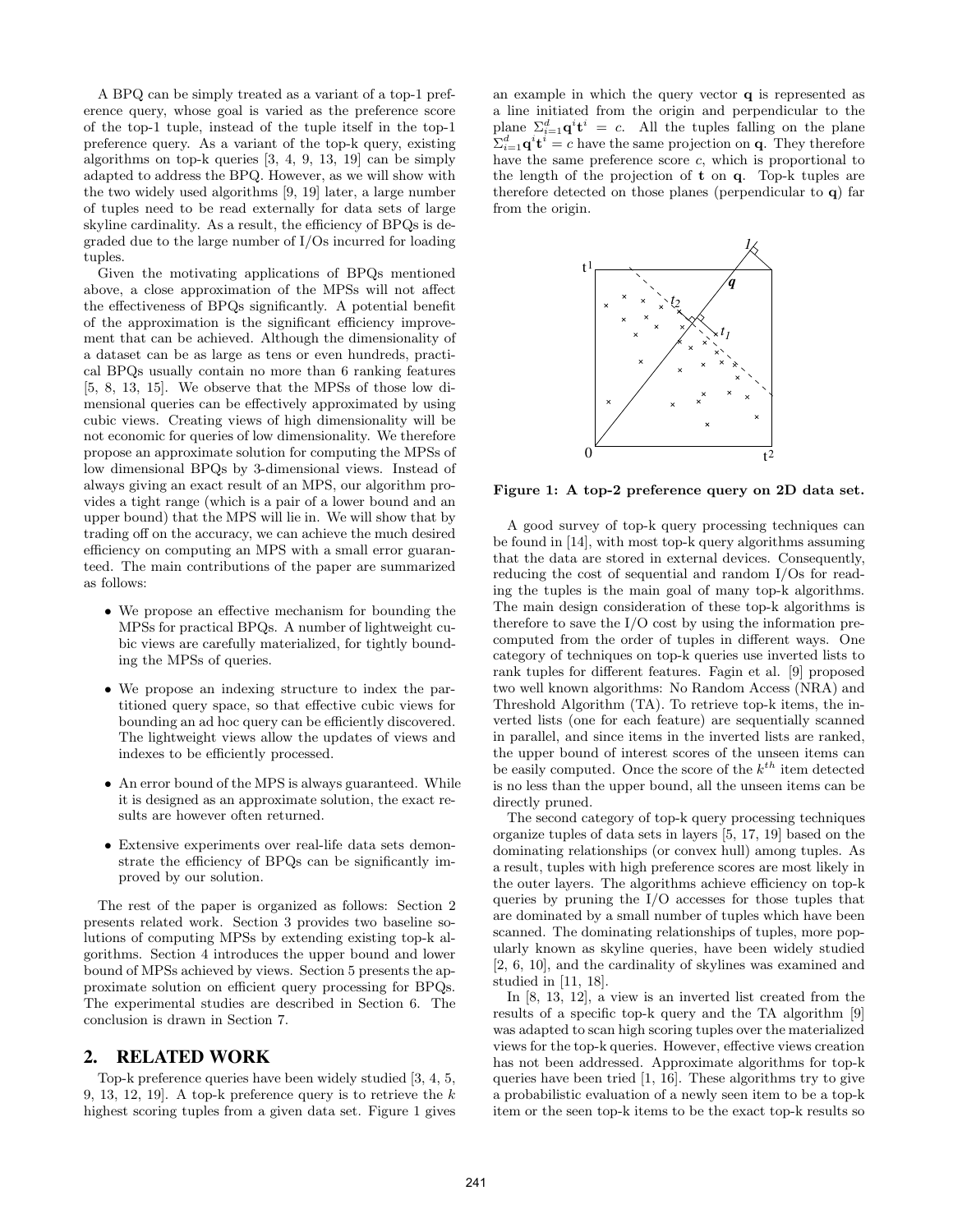that top-k queries can be efficiently processed with certain accuracy guaranteed. The  $\theta$ -approximation of top-k queries is also introduced to speedup the processing of top-k queries by early stopping [9]. It is guaranteed that the preference scores of tuples not among the top-k results will not be larger than  $\theta$  ( $\theta > 1$ ) times of those of top-k results. Although topk query has been widely studied, efficient BPQ processing has never attracted much attention from researchers.

Table 1 gives the notations used in this paper:

Table 1: Frequently used notations

| q, q                                               | a query and its vector representation           |  |  |
|----------------------------------------------------|-------------------------------------------------|--|--|
| v, v                                               | a view and its vector representation            |  |  |
| t, t                                               | a tuple and its vector representation           |  |  |
| $\mathbf{q}^{i},\,\mathbf{v}^{i},\,\mathbf{t}^{i}$ | the <i>i</i> th feature of a vector             |  |  |
| $d_{\cdot}$                                        | the dimensionality of queries                   |  |  |
| $\overline{S(q,t)}$                                | preference score of a tuple $t$ for a query $q$ |  |  |
| S(q,T)                                             | the MPS of a data set $T$ for a query $q$       |  |  |
| U(q,T)                                             | the upper bound of $S(q,T)$                     |  |  |
| L(q,T)                                             | the lower bound of $S(q,T)$                     |  |  |
| v.s                                                | the MPS of a view $v$                           |  |  |
| v.t                                                | the outermost tuple of a view $v$               |  |  |
| $\boldsymbol{s}$                                   | the exact maximal preference score              |  |  |
| $\overline{s}$                                     | the approximate maximal preference score        |  |  |
| ε                                                  | the tolerance on the uncertainty of $S(q,T)$    |  |  |
| $w_i$                                              | a weight satisfying $0 \leq w_i \leq 1$         |  |  |
| $g(v_1,\ldots,v_k)$                                | the variance of a convex                        |  |  |
|                                                    | maximal variance tolerable for a convex         |  |  |
| $h_{max}$                                          | maximal height of the index tree                |  |  |

# **3. BASELINE SOLUTIONS FOR COMPUT-**

We first introduce two extended solutions of top-k algorithms.

#### **3.1 The extended TA algorithm**

The first algorithm is the extended  $\theta$ -approximation of the TA algorithm (ETA, Algorithm 1) which is essentially a top-1 algorithm based on TA [9]. As the TA algorithm for processing top-k queries, inverted lists are sequentially scanned in parallel. The computation of the preference score of a scanned tuple requires a random I/O access. The approximate MPS  $\bar{s}$  is updated when a higher score of a scanned tuple is detected. The scanning of inverted lists terminates when the preference scores of the unseen tuples cannot be larger than  $\theta$  ( $\theta \ge 1$ ) times of the  $\bar{s}$  of the scanned tuples. It is guaranteed that the exact MPS s satisfies  $\bar{s} \leq s \leq \theta \bar{s}$ . The exact MPS is computed when  $\theta = 1$ . The cost of ETA is highly affected by the number of tuples that require random I/Os. We use the example in Figure  $2(a)$  to illustrate this. Assuming we only have two dimensions and two sorted lists  $l_1$  and  $l_2$ . When  $l_1$  and  $l_2$  are accessed, the minimal scanned score  $(b_1 \text{ and } b_2)$  of each list is updated. The ETA algorithm terminates when  $\Sigma_{i=1}^d(\mathbf{q}^i \cdot b_i) \leq \theta \bar{s}$  satisfies. As a result, all tuples within the square  $OABC$  are pruned. Comparatively, each of the tuples in the shaded region requires one random I/O access to get its exact preference score. Therefore, although a large percentage of tuples can be pruned by ETA,

there are still a certain number of tuples requiring random  $I/Os.$ 

#### Algorithm 1 : The extended TA algorithm (ETA)

Input: q, a preference weighting vector.

**Output:**  $\bar{s}$ , the approximate result of the exact MPS s.

- 1.  $V = \emptyset$  {records the tuples having been scanned}
- 2.  $\bar{s} = -\infty$ .
- 3. let  $l_1, \ldots, l_d$  be the inverted lists for features  $1, \ldots, d$ .
- 4. let  $t_1, \ldots, t_d$  be the current tuple scanned on each inverted list. {tuples are scanned from head to end}
- 5. let  $b_1, \ldots, b_d$  be the corresponding feature score of  $t_1, \ldots, t_d$  in each inverted list.
- 6. while  $\Sigma_{i=1}^d(\mathbf{q}^i\cdot b_i) > \theta\bar{s}$  do
- 7. for  $i = 1, \ldots, d$  do
- 8. if  $t_i \notin V$  then
- 9. compute  $S(q, t_i)$  by a random I/O access for  $t_i$ .
- 10. insert  $t_i$  into  $V$ .
- 11. if  $S(q, t_i) > \bar{s}$  then
- 12.  $\bar{s} = S(q, t_i).$
- 13. end if
- 14. end if
- 15. scroll down the cursor  $t_i$  in  $l_i$ .
- 16. update  $b_i$  be the feature score of  $t_i$  in  $l_i$ .
- 17. end for
- 18. if scan to the bottom of inverted lists then
- 19. break.
- 20. end if
- 21. end while

#### **3.2 The skyline scan algorithm**

**ING THE MAXIMAL PREFERENCE SCORE** tation of  $S(q,T)$  can be simplified as retrieving the highest The fact that a linear preference function is monotonic implies that for a given query  $q$ , the MPS must be derived by a tuple in the skyline of the data set. Therefore, the compupreference score from the skyline tuples of the data set. We call such an approach as the Skyline Scan Algorithm (SSA). The skyline tuples are assumed to be pre-computed offline by applying some existing skyline computation algorithms [10]. They are labelled in the dataset. The computation of an MPS therefore requires many random I/O accesses for retrieving relevant features of the skyline tuples. The cost of the SSA algorithm will be highly dependent on the number of skyline tuples in the dataset. Figure 2(b) shows the skyline tuples (in circles) of the running example.

> There are also some other alternatives of computing the MPSs. However, a certain number of random I/Os have to be paid for computing the MPSs if no in-memory views or indexes help to bounding the MPSs. The number of random I/Os for the proposed solutions is somehow correlated to the skyline cardinality of the data set. A large number of random I/Os will be required if the skyline cardinality is large.

> Due to the expensive I/O cost, it will be a challenge for computing the MPSs in applications where a large number of BPQs need to be frequently processed. In this paper, we avoid the expensive I/O cost incurred when computing the MPSs by giving an approximate solution. In our approximate solution, we will return two bounds of  $S(q,T)$ ,  $(L(q,T), U(q,T))$  such that  $L(q,T) \leq S(q,T) \leq U(q,T)$ and  $\frac{U(q,T)-L(q,T)}{L(q,T)} \leq \varepsilon$ , where  $\varepsilon$  is a small positive tolerance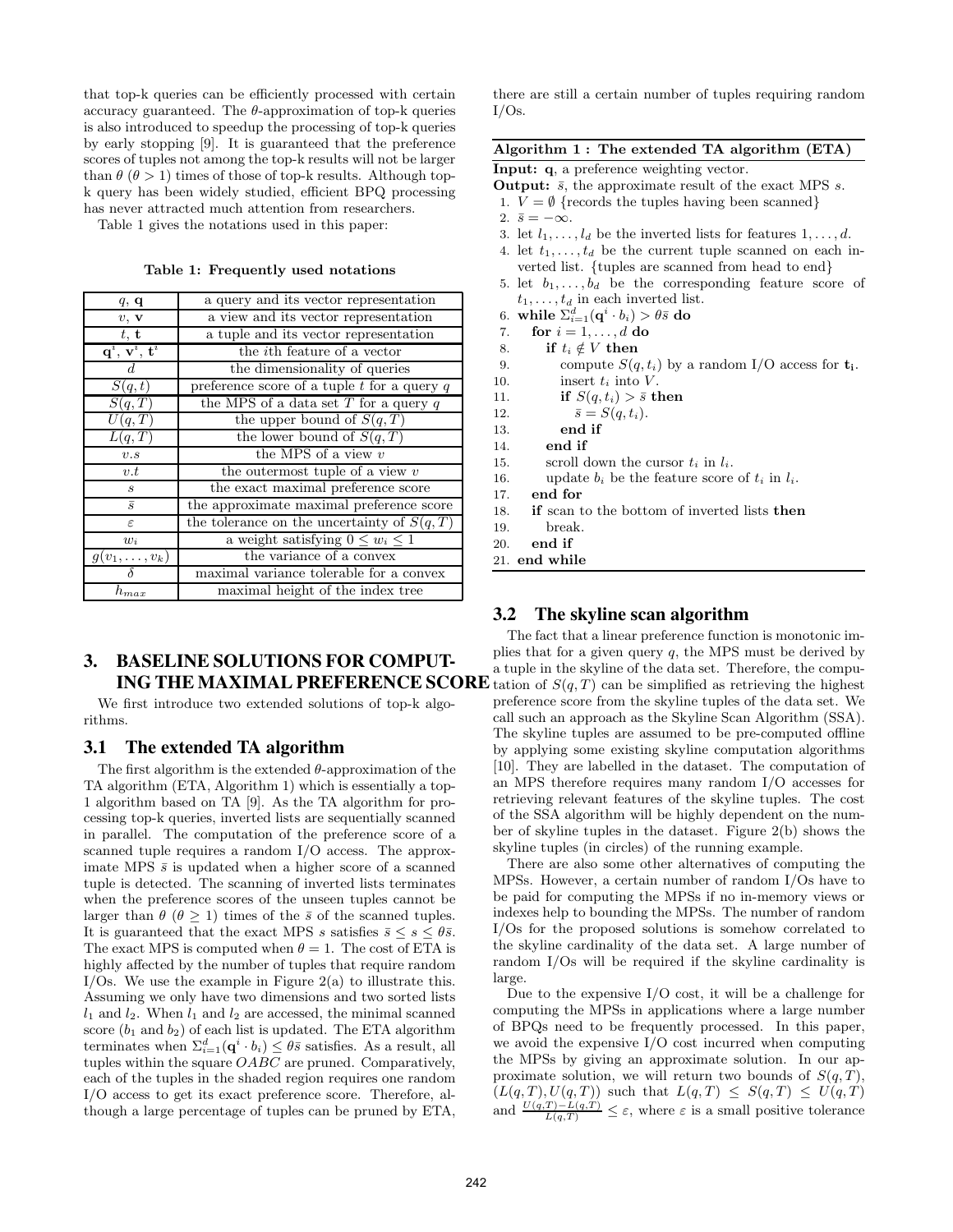

Figure 2: Tuples that cannot be pruned (in shade region) by exact solutions.

restricting the uncertainty of  $S(q,T)$ . The exact  $S(q,T)$  will be returned if  $U(q,T) = L(q,T)$ .

#### **4. BOUNDING THE MAXIMAL PREFER-ENCE SCORES**

When two query vectors are close to each other, the preference score of these two queries on the same tuple should also be quite close. As a result, the MPSs of these two query vectors will also be quite close. This motivates us to estimate the MPS of an ad hoc query  $q$  by some nearby query vectors which have been pre-computed. These sampled precomputed query vectors are called views.

#### **4.1 The upper bound of MPSs**

A view  $v$  is a query vector. The MPS of the view  $v$  over a given data set T is  $v.s = S(v,T)$ . A view v also records the tuple that achieves the MPS for the query vector v. Such a tuple is called the outermost tuple of the view, denoted as v.t. Therefore,  $S(v, v.t) = S(v, T)$ . If there are multiple tuples achieving the same MPS for a view  $v$ , we randomly choose one of them as the outermost tuple  $v.t.$  With the concept of views, we have the following lemma to upper bound the MPS of an ad hoc query vector  $q$ :

LEMMA 1. Given a query q and k views  $v_1, \ldots, v_k$ , if  $\mathbf{q} =$  $\sum_{i=1}^k (w_i \mathbf{v_i})$  for a set of  $w_i$ , where  $0 \leq w_i \leq 1$  and  $\sum_{i=1}^k w_i =$ 1, then we have  $U(q, T) = \sum_{i=1}^{k} (w_i v_i . s) \ge S(q, T)$ .

**Proof:** For any tuple  $t \in T$ :

$$
U(q, T) = \sum_{i=1}^{k} (w_i v_i . s)
$$
  
= 
$$
\sum_{i=1}^{k} (w_i S(v_i, T))
$$
  

$$
\geq \sum_{i=1}^{k} (w_i (\mathbf{v}_i \cdot \mathbf{t}))
$$
  
= 
$$
(\sum_{i=1}^{k} (w_i \mathbf{v}_i)) \cdot \mathbf{t} = \mathbf{q} \cdot \mathbf{t}
$$
  
Therefore, 
$$
U(q, T) \geq \sup_{t \in T} \mathbf{q} \cdot \mathbf{t} = S(q, T) \square
$$

Intuitively, Lemma 1 says that if the query vector  $q$  is linearly spanned (or within the spanning space) by  $v_1, ..., v_k$  in the vector space with associated weights  $w_1, ..., w_k$ , then the MPS of  $q$  will also be upper bounded by the weighted average of the MPSs for  $v_1, ..., v_k$  (with associated weights being  $w_1, ..., w_k$ ). In this paper, we call  $v_1, ..., v_k$  (which form a

convex) the composite views of  $q$ . This also means that the vector **q** is within the convex formed by views  $\mathbf{v}_1, \ldots, \mathbf{v}_k$ . The weights  $w_1, \ldots, w_k$  can be computed by solving the linear equation as:  $\Sigma_{i=1}^k w_i \mathbf{v_i} = \mathbf{q}$ :

$$
w_i = \frac{|\mathbf{v}_1 \ \dots \ \mathbf{v}_{i-1} \ \mathbf{q} \ \mathbf{v}_{i+1} \ \dots \ \mathbf{v}_{k}|}{|\mathbf{v}_1 \ \mathbf{v}_2 \ \dots \ \mathbf{v}_{k}|}, \quad (|A| = det(A))
$$

#### **4.2 The tightness of upper bounds**

To derive an upper bound  $U(q, T)$  from views based on Lemma 1, we have to guarantee that for any ad hoc query vector  $q$ , we can find k views to span  $q$ . A simple way to achieve this is to apply d orthogonal unit vectors as basic views, i.e., for the *i*th view  $v_i$ ,  $v_i^i = 1$ , and  $v_i^j = 0$  where  $j \neq i$ . With these basic views, given an ad hoc query q,  $U(q,T)$  can simply be expressed as  $U(q,T) = \sum_{i=1}^{d} (\mathbf{q}^i \cdot v_i.s).$ 

We use an example shown in Table 2 to illustrate the use of orthogonal basic views. In this example,  $\mathbf{v}_1 = (1, 0, 0)^T$ ,  $\mathbf{v}_2 = (0, 1, 0)^T$ ,  $\mathbf{v}_3 = (0, 0, 1)^T$ . The data set T has 7 tuples  $t_1$  to  $t_7$ . We have three materialized maximal interest scores  $S(v_1,T) = 5.5, S(v_2,T) = 4.5, S(v_3,T) = 5.0.$  Given a query vector  $\mathbf{q} = (\frac{1}{3}, \frac{1}{3}, \frac{1}{3})^T$ , we can compute  $U(q, T) = \frac{1}{3}S(v_1, T) + \frac{1}{3}S(v_2, T) + \frac{1}{3}S(v_3, T) = 5.0$ . However,  $S(q, T) =$ 2.9 which is achieved by  $t_6$  (i.e.,  $S(q, t_6) = 2.9$ ). It is obvious that the derived upper bound score  $U(q, T)$  is rather loose.

Table 2: An example of a data set

| tuple   | $D_1$ | $D_{2}$ | $D_3$ |
|---------|-------|---------|-------|
| $t_{1}$ | 3.0   | $1.6\,$ | 0.7   |
| $t_2$   | 0.7   | 0.9     | 5.0   |
| $t_3$   | 1.9   | 3.4     | 1.5   |
| $t_4$   | 1.1   | 4.5     | 0.5   |
| $t_{5}$ | 5.5   | 0.4     | 1.2   |
| $t_6$   | 2.6   | 2.9     | 3.2   |
| $t_7$   | 3.3   | $1.3\,$ | 2.8   |

To estimate the MPSs more accurately, a tighter upper bound  $U(q, T)$  is required. Suppose that we have another three views  $\mathbf{v}_1' = (0.5, 0.3, 0.2)^T$ ,  $\mathbf{v}_2' = (0.2, 0.5, 0.3)^T$ ,  $\mathbf{v}_3' =$  $(0.3, 0.2, 0.5)^T$ , we should have  $\mathbf{q} = \frac{1}{3}\mathbf{v}_1' + \frac{1}{3}\mathbf{v}_2' + \frac{1}{3}\mathbf{v}_3'$ . By materializing the three views, we have  $S(v_1', T) = 3.11$ ,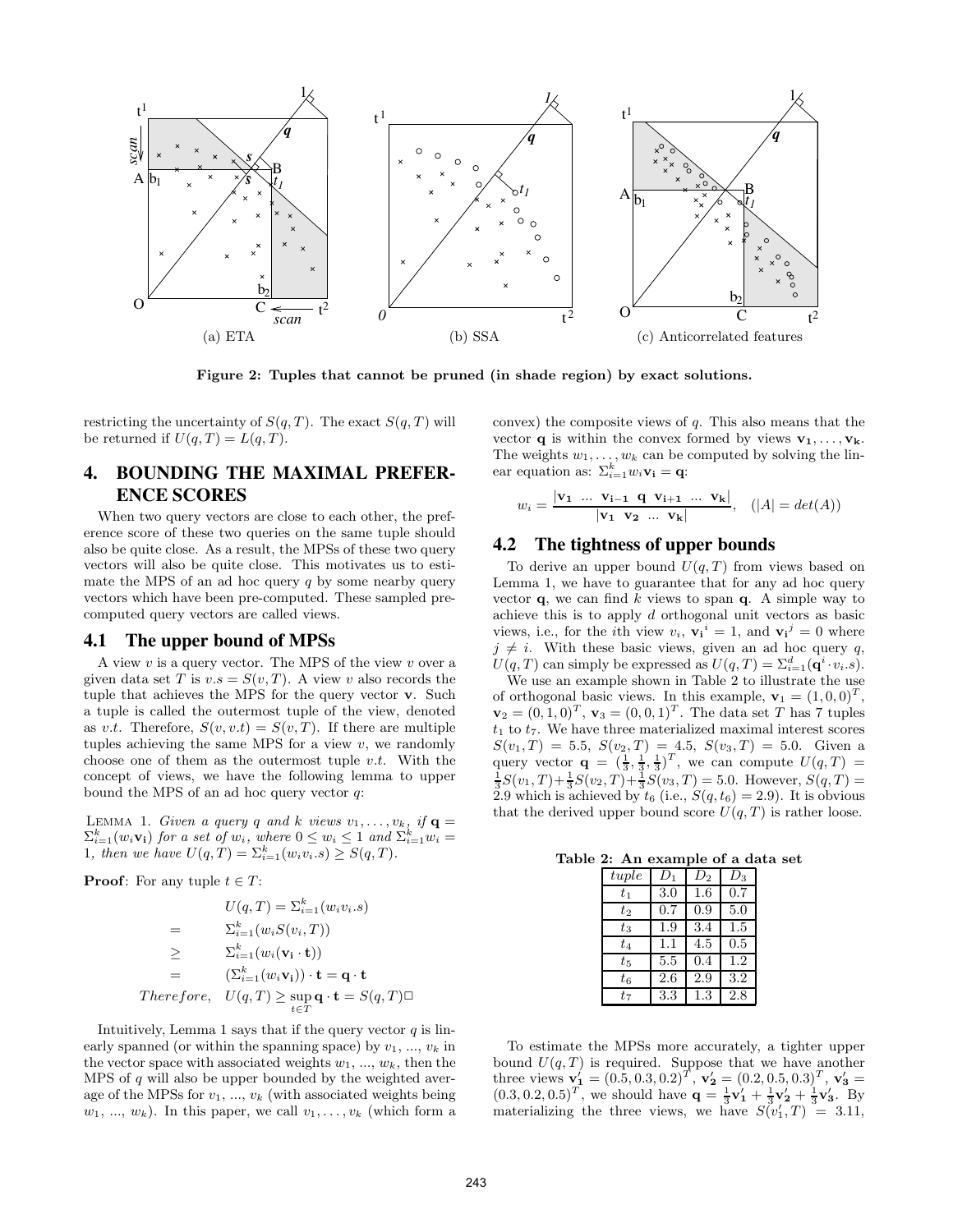$S(v_2', T) = 2.93, S(v_3', T) = 2.96.$  Therefore,  $U(q, T) =$  $\frac{1}{3}S(v_1',T) + \frac{1}{3}S(v_2',T) + \frac{1}{3}S(v_3',T) = 3.0$ , which is very close to  $S(q,T) = 2.9$ . From the above example, we can see that the tightness of the derived upper bound scores is highly dependent on the applied views. It is important to select effective views to linearly span a query  $q$  so that a tighter upper bound  $U(q, T)$  can be achieved. We have the following lemma to help estimate the tightness of the derived  $U(q, T)$ :

LEMMA 2. Given a query q and a view v, let  $k(q, v)$  be  $k(q, v) = \sup_i \frac{\mathbf{v}^i}{\mathbf{q}^i}$ . Then,  $U(q, T) \leq \sum_{i=1}^k (w_i k(q, v_i)) \cdot S(q, T)$ .

**Proof:** For any tuple  $t \in T$ :

$$
S(v,t) = \mathbf{v} \cdot \mathbf{t} = \sum_{i=1}^{d} (\mathbf{v}^{i} \times \mathbf{t}^{i})
$$
  
\n
$$
\leq \qquad \sum_{i=1}^{d} (k(q, v) \mathbf{q}^{i} \times \mathbf{t}^{i}) = k(q, v) \sum_{i=1}^{d} (\mathbf{q}^{i} \times \mathbf{t}^{i})
$$
  
\n
$$
= k(q, v) (\mathbf{q} \cdot \mathbf{t}) = k(q, v) S(q, t)
$$
  
\nTherefore,  $S(v, T) \leq k(q, v) S(q, T)$   
\n $U(q, T) = \sum_{i=1}^{k} (w_{i} S(v_{i}, T))$   
\n
$$
\leq \qquad \sum_{i=1}^{k} (w_{i} k(q, v_{i}) S(q, T))
$$
  
\n
$$
= \qquad \sum_{i=1}^{k} (w_{i} k(q, v_{i})) \cdot S(q, T)
$$
  
\nTherefore,  $S(q, T) \leq U(q, T) \leq \sum_{i=1}^{k} (w_{i} k(q, v_{i})) \cdot S(q, T) \square$ 

With Lemma 2, we have the following two corollaries.

COROLLARY 1. For a query q and a view v,  $k(q, v) \geq 1$ .

**Proof:**  $\| \mathbf{q} \|_1 = \| \mathbf{v} \|_1 = 1$ . There must exist an i such that  $\mathbf{v}^i \geq \mathbf{q}^i$ , i.e.,  $\frac{\mathbf{v}^i}{\mathbf{q}^i} \geq 1$ . Therefore,  $k(q, v) \geq 1$ . Obviously,  $k(q, v) = 1$  only if  $\mathbf{q} = \mathbf{v}$ .

COROLLARY 2. Given a query q and a view  $v$ , if there is another view  $v_1$  in the line segment between q and v, i.e.,  $\mathbf{v_1} = \lambda \mathbf{v} + (1 - \lambda) \mathbf{q}$  ( $0 \leq \lambda \leq 1$ ), we have  $k(q, v_1) \leq k(q, v)$ .

**Proof:** Let  $k(q, v_1) = \frac{{\bf v_1}^i}{q_i^i}$  $\frac{\partial \mathbf{q}^i}{\partial \mathbf{q}^i}$ . According to Corollary 1,  $\mathbf{v}_1^i \geq$  $\mathbf{q}^i$ . Because  $\mathbf{v}_1^i = \lambda \mathbf{v}^i + (1 - \lambda)\mathbf{q}^i$ , we have  $\mathbf{v}^i \ge \mathbf{v}_1^i \ge \mathbf{q}^i$ . Therefore,

$$
k(q, v_1) = \frac{\mathbf{v_1}^i}{\mathbf{q}^i} = \frac{\lambda \mathbf{v}^i + (1 - \lambda)\mathbf{q}^i}{\mathbf{q}^i}
$$

$$
\leq \frac{\mathbf{v}^i}{\mathbf{q}^i} \leq k(q, v) \Box
$$

We use an example of 2-dimensional vectors in Figure 3 to illustrate how  $k(q, v_1) \leq k(q, v)$  holds in Corollary 2. In this example,  $k(q, v_1) = \frac{\|\mathbf{v}_1\|_1}{\|\mathbf{v}_1'\|_1} = \frac{1}{\|\mathbf{v}_1'\|_1}$ , and  $k(q, v) =$  $\frac{\|\mathbf{v}\|_1}{\|\mathbf{v}'\|_1} = \frac{1}{\|\mathbf{v}'\|_1}$ . Obviously,  $\|\mathbf{v}'_1\|_1 \ge \|\mathbf{v}'\|_1$ . Therefore,  $k(q, v_1) \leq k(q, v)$ . Based on Corollary 2, along the line segment between **v** and **q**, the closer **v**<sub>1</sub> to **q**, the less  $k(q, v_1)$ .  $k(q, v_1) = 1$  when  $v_1 = q$ .

To achieve tighter upper bound score  $U(q, T)$ , lower  $k(q, v_i)$ is desired so that  $\sum_{i=1}^{k} (w_i k(q, v_i))$  could be closer to 1. We therefore need to apply those views closer to q, which have lower  $k(q, v_i)$  (according to the Corollary 2). When the composite views  $v_1, \ldots, v_k$  are very close, they may have the same tuple  $t$  as their outermost tuple. In this case, we have the following lemma to guarantee that tuple  $t$  also achieves the MPS for any query vector q falling in the convex of  $\mathbf{v_1}, \ldots, \mathbf{v_k}$ . In such a case,  $S(q, t)$  is an exact result for MPS.



Figure 3: An example of bounding factors.

LEMMA 3. If  $\mathbf{q} = \sum_{i=1}^{k} (w_i \mathbf{v_i})$ , where  $0 \leq w_j \leq 1$  and  $\sum_{i=1}^{k} w_i = 1$ , and  $v_1.t = v_2.t = \cdots = v_k.t = t$ , then  $U(q, T) =$  $S(q, t) = S(q, T)$ .

**Proof:** We first prove  $U(q,T) = S(q,t)$ :

$$
U(q,T) = \sum_{i=1}^{k} (w_i S(v_i, T))
$$
  
=  $\sum_{i=1}^{k} (w_i S(v_i, v_i, t)) = \sum_{i=1}^{k} (w_i S(v_i, t))$   
=  $\sum_{i=1}^{k} (w_i \mathbf{v}_i \cdot \mathbf{t}) = \sum_{i=1}^{k} (w_i \mathbf{v}_i) \cdot \mathbf{t}$   
=  $\mathbf{q} \cdot \mathbf{t} = S(q, t)$ 

For any other tuple  $t'$  than  $t$ , because  $v_i \cdot t = t$ , it is satisfied that  $S(v_i, t') \leq S(v_i, t)$ . Then we have,

$$
S(q, t') = \mathbf{q} \cdot \mathbf{t}' = \sum_{i=1}^{k} (w_i \mathbf{v_i}) \cdot \mathbf{t}'
$$
  
\n
$$
= \sum_{i=1}^{k} (w_i(\mathbf{v_i} \cdot \mathbf{t}')) = \sum_{i=1}^{k} (w_i S(v_i, t'))
$$
  
\n
$$
\leq \sum_{i=1}^{k} (w_i S(v_i, t)) = \sum_{i=1}^{k} (w_i(\mathbf{v_i} \cdot \mathbf{t}))
$$
  
\n
$$
= \sum_{i=1}^{k} (w_i \mathbf{v_i}) \cdot \mathbf{t} = \mathbf{q} \cdot \mathbf{t}
$$
  
\n
$$
= S(q, t)
$$
  
\nTherefore,  $S(q, t) = S(q, T) \square$ 

#### **4.3 The lower bound of MPSs**

A lower bound of the MPS  $S(q, T)$ ,  $L(q, T)$ , can be simply given by computing the preference score of a randomly selected tuple  $t$  from  $T$ . However, to provide tighter lower bound for  $S(q,T)$ , those outermost tuples of views that are near to q are preferred for computing the lower bound  $L(q, T)$  because they are more likely to be the outermost tuples of q. In our solution, to maintain lightweight views (i.e., each view only maintains one outermost tuple achieving MPS on it), we simply derive the lower bound  $L(q, T)$ from those outermost tuples of its composite views. For a query q and its composite views  $v_1, \ldots, v_k$ , the lower bound is computed as  $L(q,T) = sup_{i=1}^k S(q,v_i.t)$ .

#### **4.4 Evaluating the tightness of the bounds**

Views are important in determining the tightness of the upper bound score  $U(q, T)$  and the lower bound score  $L(q, T)$ . Given k composite views  $v_1, \ldots, v_k$  which form a convex, we define a measurement called the variance of a convex, denoted as  $q(v_1, \ldots, v_k)$ , to evaluate the tightness of the upper bounds and lower bounds for the MPSs of those query vectors falling into the convex:

$$
g(v_1,...,v_k) = \sup_{i=1}^k \sup_{j=1}^k (S(v_i,T) - S(v_i,v_j.t))
$$

Lemma 4 estimates the tightness of  $U(q, T)$  and  $L(q, T)$ :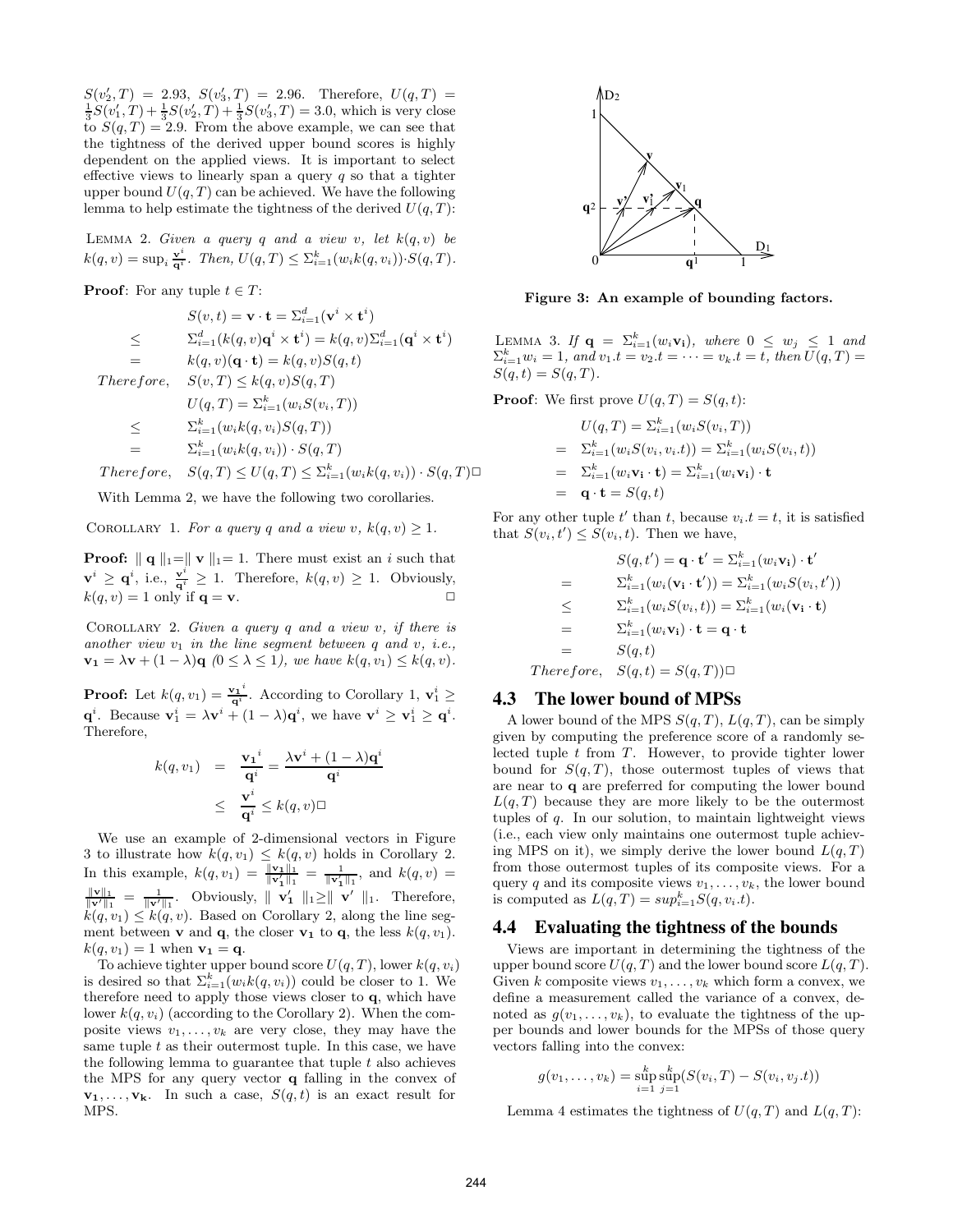

Figure 4: The representation of 3 dimensional queries and views.

LEMMA 4. Given a query q and its k composite views  $v_1, \ldots, v_k$ , **5.1** A simple representation of queries  $U(q, T) - L(q, T) \leq g(v_1, \ldots, v_k).$ 

**Proof**: Let  $\mathbf{q} = \sum_{i=1}^{k} (w_i \mathbf{v_i})$ . We have:

$$
U(q, T) = \sum_{i=1}^{k} (w_i S(v_i, T)) = \sum_{i=1}^{k} (w_i S(v_i, v_i.t))
$$

According to the definition of  $L(q,T)$ , there must be a  $j \in$  $\{1, \ldots, k\}$  such that:

$$
L(q, T) = S(q, v_j, t) = \mathbf{q} \cdot v_j, \mathbf{t}
$$
  
=  $\sum_{i=1}^{k} (w_i \mathbf{v}_i \cdot v_j, \mathbf{t}) = \sum_{i=1}^{k} (w_i S(v_i, v_j, t))$   
Therefore,  $U(q, T) - L(q, T)$   
=  $\sum_{i=1}^{k} (w_i S(v_i, v_i, t)) - \sum_{i=1}^{k} (w_i S(v_i, v_j, t))$   
=  $\sum_{i=1}^{k} (w_i (S(v_i, v_i, t) - S(v_i, v_j, t))$   
 $\leq \sum_{i=1}^{k} (w_i g(v_1, \dots, v_k)) = g(v_1, \dots, v_k) \square$ 

The variance of a convex  $g(v_1, \ldots, v_k)$  can therefore help us to evaluate whether the composite views  $v_1, \ldots, v_k$  are accurate enough in approximating  $S(q,T)$ , for any query vector q falling into the convex. If it is not enough, a further partition of the convex may have to be conducted.

#### **5. APPROXIMATE THE MAXIMAL PREF-ERENCE SCORES BY CUBIC VIEWS**

A number of views need to be created for effectively bounding the MPSs. These views partition the query space  $(\parallel$  $q \|_{1}= 1$ ) into convexes. We propose to address an ad hoc query  $q$  by using the composite views of the convex which q falls on. In our study, 3-dimensional views are created for bounding the MPSs for some reasons: 1) the three dimensional query space provides an elegant partition strategy (that cannot be achieved in higher dimensional space) so that the partitions can be effectively indexed and retrieved; 2) many preference queries may simply focus on a small number of features, the views of more than three dimensions will be redundant for queries of less than 4 dimensions; 3) our solution is designed for practical BPQs of less than 6 ranking features, which can be simply addressed by cubic views. As such, we first mainly discuss query processing techniques on queries of no more than three ranking features.

Because all queries and views are normalized (i.e.,  $\|\mathbf{q}\|_1=$ 1), the queries and views will be within a plane of an equilateral triangle in 3-dimensional space. An example of a query vector with 3 features  $(x, y \text{ and } z)$  is shown in Figure 4(a). As it is shown in Figure 4(b), a 3-dimensional query vector can be simply represented by an equilateral triangle in 2-dimensional space. A feature value of the query  $q$  (e.g., q x ) can be represented as the distance of the query point to the corresponding edge (e.g.,  $v_yv_z$  for feature x) of the feature, with the height of the triangle (i.e., the distance of  $v_x$  to the edge  $v_yv_z$ ) normalized as 1. In this way, as long as q is within the equilateral triangle  $v_xv_yv_z$ ,  $\mathbf{q}^x + \mathbf{q}^y + \mathbf{q}^z = 1$ always holds, because the sum of the areas of  $qv_xv_y$ ,  $qv_yv_z$ ,  $qv_zv_x$  is exactly the area of  $v_xv_yv_z$ . Because of the simplification in 2-dimensional representation, we present queries and views directly over the 2-dimensional equilateral triangle, where the triangle  $v_xv_yv_z$  actually defines the space for all possible queries. The goal is to partition  $v_xv_yv_z$  into small partitions by creating views so that queries can be effectively bounded by some composite views.

#### **5.2 Partitioning and indexing the query space using cubic views**

In our solution, we partition an equilateral triangle at the three middle points of the three edges, so that the big triangle is partitioned into four equal-sized equilateral triangles. An example is shown in Figure  $4(c)$ , where the triangle  $v_xv_yv_z$  is divided into four equilateral triangles  $v_xv_3v_2$ ,  $v_3v_yv_1, v_2v_1v_z$  and  $v_1v_2v_3$  by creating three views  $v_1, v_2, v_3$ . A partitioned triangle can be further partitioned to generate partitions of finer granularity. In such a way, the whole query space is hierarchically partitioned into a number of small equilateral triangles, as the example of Figure 4(c). Along with the partition of the query space, a 4-way tree index is built to index those partitioned triangles. An example of the tree index for the partition of Figure 4(c) is shown in Figure 5(b). Each node in the tree records the three vertex views. A non-leaf node also has links to its four child nodes.

However, generating a large number of fine granular partitions will increase the number of views as well as the maintenance cost of the views and the index structure. Many redundant partitions will be created if they are not well con-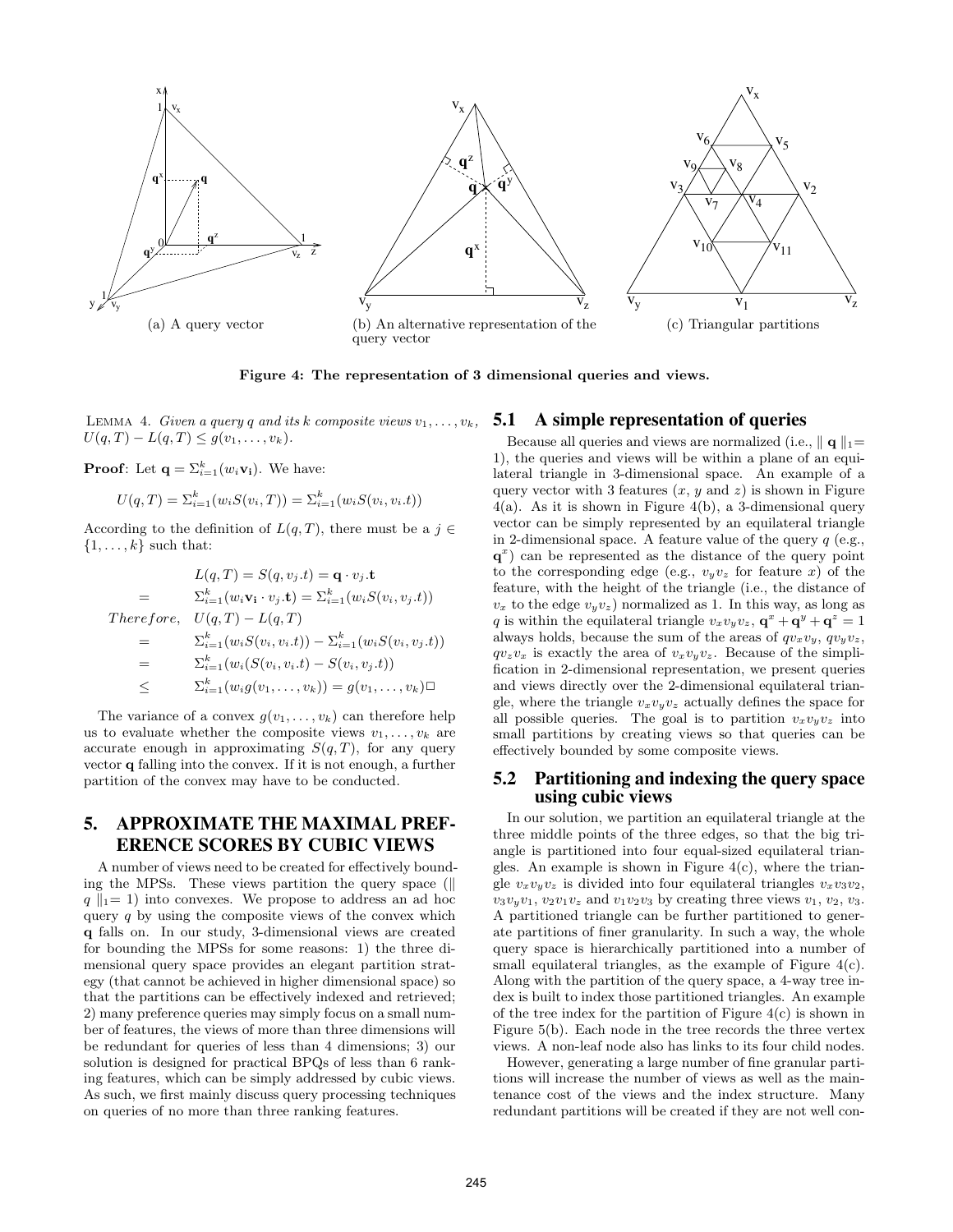

Figure 5: Query space partitioning and partition search.

trolled. We have two ways of controlling the granularity of partitions (details are given in Algorithm 2). A parameter  $\delta$ defines the desired variance for a leaf partition. We therefore do not further partition a triangle if the variance (function g() defined in Section 4.4) of the triangle is no more than  $\delta$ . However, considering that the variance of some fine granular partitions may still be larger than  $\delta$ , we therefore also control the finest granularity of the partitions by constraining the maximal height of the tree index as  $h_{max}$ . Consequently, the size (i.e., width) of the finest granular partition would be the  $1/2^{h_{max}}$  of that of the query space, while the volume would be  $1/4^{h_{max}}$  of that of the query space. Therefore, the space cost for views and tree index is  $O(4^{h_{max}})$ . The complexity of creating indexes is also bounded as  $O(4^{h_{max}})$ , which is not important as the indexes are built offline.

#### **5.3 View-based approximate BPQ processing**

An important step of the approximate BPQ processing is to find the composite views for a given query  $q$ . We therefore need to search the tree index of partitions to find the leaf node whose partition contains the query vector q. A straightforward way of finding such a leaf node is to trace the nodes from the root of the tree. However, the top-down approach of tracing nodes requires much comparison of vectors. We propose a bottom-up solution for finding the composite views of a query. We partition the whole space into equilateral triangles with the highest resolution (determined by  $h_{max}$ ). An example is shown in Figure 5(a) where  $h_{max} = 3$ . As a result, there are totally  $4^{h_{max}}$  cells. Those cells are ordered using a space filling curve. If we create a full index tree for all these highest resolution cells, the order of the cells in the filling curve will be exactly the order of leaf nodes in the full index tree. With such a filling curve, a leaf node in the index tree will correspond to an ordered cell in the fully partitioned space. For example, node  $v_8v_4v_7$  corresponds to the ordered cell 27, and node  $v_3v_yv_1$  corresponds to the ordered cell 32 in Figure 5(a). An ordered cell records a pointer if it corresponds to a leaf node of the index. For the tree shown in Figure 5, all the corresponding ordered cells of leaf nodes are colored in red in Figure 5(a).

By using orders, we actually create links from the space filling curve to the leaf nodes of the index tree. Given a query, we can efficiently look up the ordered cell  $c$  that  $q$ falls in based on its coordinates. If cell  $c$  has a pointer to a leaf node, we have found the desired partition in the index. Otherwise, we jump from cell  $c$  to another ordered cell which corresponds to the parent of the partition (in the tree index) corresponding to cell c. In this way, it is guaranteed that within  $h_{max}$  jumps we can find a leaf node in the tree index whose partition encloses q. For example, a query falls in a cell 30 in Figure 5(a). Since the cell 30 has no pointer to a leaf node, it jumps to cell 28 which has a pointer to the leaf node  $v_5v_4v_2$  in the tree index of Figure 5.

Algorithm 3 describes the details of view-based approximate BPQ processing (VBP), which is very efficient by limiting the complexity as  $O(h_{max})$ . Once a leaf partition containing the query vector is detected, the upper bound  $U(q,T)$  and lower bound  $L(q,T)$  are computed based on the composite views of the partition. A scan of the skyline tuples of  $T$  is required only if the relative error rate  $\frac{U(q,T)-L(q,T)}{L(q,T)} > \varepsilon$ , which may happen in those leaf partitions having a large variance.

#### **5.4 Lightweight view maintenance**

A view in the VBP solution only maintains the outermost tuple and its preference score on that view. Compared to the views used in LPTA [8] (top-k results), the views in VBP are more lightweight and therefore easy for maintenance. The updates of tuples in the data set may cause the materialized views to be updated. They therefore should be addressed. The updates of views may change the variance of some leaf nodes. This may result in the leaf node to be not tight enough for deriving bounds. It therefore need to be updated in two ways: 1) further partition on the node (to achieve finer granular partitions); 2) combine sibling nodes (to reduce the number leaf partitions). We only consider two cases of tuple updates: insertion and deletion. An update of a tuple can be treated as a delete operation followed by an insert operation.

#### *5.4.1 Tuple insertion*

The insertion of a tuple may enlarge the MPS of a view. Algorithm 4 is designed to address the tuple insertion. We first compare the MPS u that can be achieved by the inserted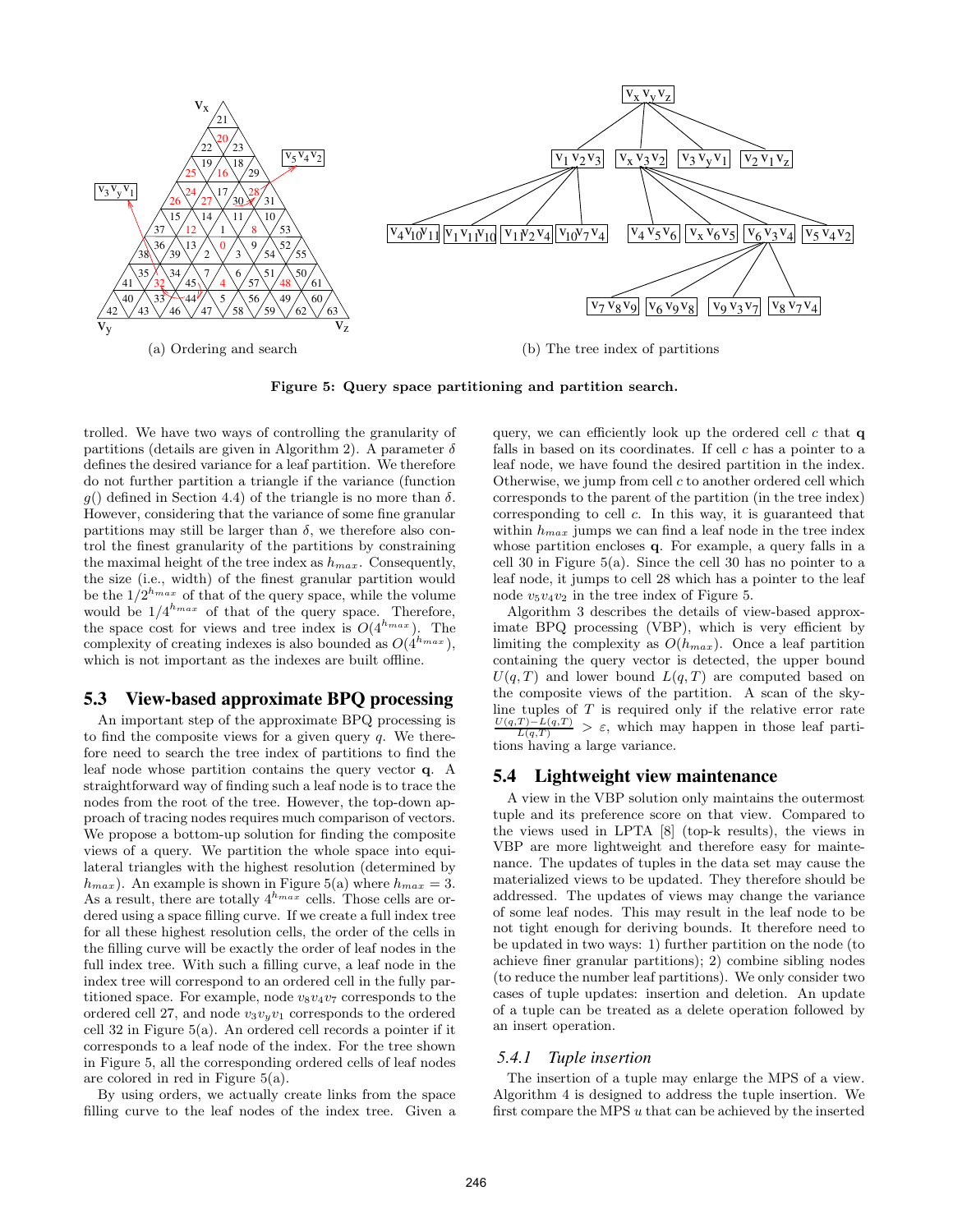#### Algorithm 2 Create a tree index for the query space

**Input:**  $T$ , the given data set. **Input:**  $x, y, z$ , three features for creating views. **Input:**  $\delta$ , the largest variance allowed for a leaf partition. Input:  $h_{max}$ , the maximal height of the tree index. **Output:**  $r$ , the root of the tree index. **Output:**  $V$ , the set of materialized views. 1.  $V = \emptyset$ 2. let  $v_x, v_y, v_z$  be the basic views for features x, y and z. 3. materializeView $(v_x)$ 4. materializeView $(v_y)$ 5. materializeView $(v_z)$ 6. return  $r = \text{newNode}(v_x, v_y, v_z, 0)$  $newNode(v_1, v_2, v_3, height):$ 1. n, initialize the new node. 2. for  $i = 1$  to 3 do 3.  $n.v_i = v_i$ 4. end for 5.  $n.g = g(v_1, v_2, v_3)$ 6.  $n.h = height$ 7. if  $n.h < h_{max}$  and  $n.g > \delta$  then 8. partition $Node(n)$ 9. end if 10. return  $n$  $partitionNode(n)$ : 1. materializeView $(v_4 = \frac{n.v_2+n.v_3}{2})$ 2. materializeView $(v_5 = \frac{n \cdot v_1 + n \cdot v_3}{2})$ 

- 3. materializeView $(v_6 = \frac{n.v_1+n.v_2}{2})$
- 4. n.addAChild(newNode( $v_4$ ,  $v_5$ ,  $v_6$ ,  $n.h+1$ ))
- 5. n.addAChild(newNode $(n.v_1, v_6, v_5, n.h+1)$ )
- 6. *n.*addAChild(newNode( $v_6$ , *n.v*<sub>2</sub>,  $v_4$ , *n.h* + 1))
- 7.  $n.\text{add }AChild(newNode(v_5, v_4, n.v_3, n.h+1))$

materializeView $(v)$ :

- 1. if  $v \notin V$  then
- 2. materialize v by computing  $v.s = S(v,T)$ .
- 3. let  $v.t$  be outermost tuple for the view  $v$ .
- 4. insert v into V
- 5. end if

tuple with the minimal MPS b of all views. Those views are further checked only if  $u > b$ . The affected leaf nodes of the updated views will be recorded. They may be further updated based on the their updated variance, to keep the effective granularity of space partitions.

#### *5.4.2 Tuple deletion*

The deletion of tuples may reduce the MPS of a view. Since the tuple achieving the MPS for each view has been recorded, when a tuple is deleted, the affected views can be easily found. For an affected view  $v$ , an update of  $v.s$ requires an expensive scanning of all the tuples. However, the original MPS of the view can still be applied as an upper bound of the MPS of the view. Therefore, the update of v can be delayed. If a tuple t with  $S(v,t) \geq v.s$  is inserted after some delayed operations, the outermost tuple will be updated as  $t$ , so that the delayed updates of  $v$  can be directly ignored because they will not affect the updated v.s. However, when a certain number of tuples have been

#### Algorithm 3 View-based approximate BPQ processing (VBP)

| ing (VBP)                                                                                                                                                                                                         |
|-------------------------------------------------------------------------------------------------------------------------------------------------------------------------------------------------------------------|
| <b>Input:</b> $T$ , the given data set.                                                                                                                                                                           |
| <b>Input:</b> q, the query vector of at most 3 dimensions.                                                                                                                                                        |
| <b>Input:</b> $r$ , the root of the tree index.                                                                                                                                                                   |
| Output: $U(q,T)$ , $L(q,T)$                                                                                                                                                                                       |
| 1. $X = \lfloor \frac{q^x}{2^{h_{max}}} \rfloor$ , $Y = \lfloor \frac{q^y}{2^{h_{max}}} \rfloor$ , $Z = \lfloor \frac{q^z}{2^{h_{max}}} \rfloor$<br>2. look up a table for the entry $(X, Y, Z)$ to get the order |
| $c$ of the partition that $q$ falls in.                                                                                                                                                                           |
| 3. $h = 1$ {the level of the searched partition}                                                                                                                                                                  |
| while $h \leq h_{max}$ do<br>4.                                                                                                                                                                                   |
| if c.hasPointer then<br>5.                                                                                                                                                                                        |
| $n = c\text{-}pointer$ {the node c points to}<br>6.                                                                                                                                                               |
| if <i>n</i> does exist then<br>7.                                                                                                                                                                                 |
| use $n.v_1$ , $n.v_2$ and $n.v_3$ as the composite views of<br>8.                                                                                                                                                 |
| q                                                                                                                                                                                                                 |
| compute $U(q,T)$ and $L(q,T)$ from these views<br>9.                                                                                                                                                              |
| if $\frac{U(q,T)-L(q,T)}{L(q,T)} \leq \varepsilon$ then<br>10.                                                                                                                                                    |
| return $(U(q,T), L(q,T))$<br>11.                                                                                                                                                                                  |
| else<br>12.                                                                                                                                                                                                       |
| compute $S(q,T)$ by scanning the skyline of T.<br>13.                                                                                                                                                             |
| {The same as the SSA.}                                                                                                                                                                                            |
| return $U(q, T) = L(q, T) = S(q, T)$<br>14.                                                                                                                                                                       |
| end if<br>15.                                                                                                                                                                                                     |
| break<br>16.                                                                                                                                                                                                      |
| end if<br>17.                                                                                                                                                                                                     |
| else<br>18.                                                                                                                                                                                                       |
| $c = c - c \text{ MOD } 4^{h++}$<br>19.                                                                                                                                                                           |
| end if<br>20.                                                                                                                                                                                                     |
| end while<br>21.                                                                                                                                                                                                  |

removed from the data sets, many original MPSs of views will be inaccurate. As a result, the derived bounds of MPSs will be not sufficiently tight. We therefore need to maintain a memo recording those delayed deletions, so that they can be processed in batch by only scanning tuples of data set once. The updates for the tree indexes in delete operations will be the same as those in insert operations.

#### **5.5 Supporting moderate dimensional query**

The techniques introduced in Algorithm 3 are focused on queries of no more than 3 ranking features  $(d \leq 3)$ . However, it can be extended to support queries of moderate dimensions (e.g.,  $d \leq 6$ ) by sacrificing the pruning performance. To achieve this, we need to first rank the weights of all query features, and transform the query  $q$  into two sub-queries of no more than three features. The first three largest features form a feature group called the primary feature group  $(q_1$  in Algorithm 5). The others (no more than 3 features) form the secondary feature group  $(q_2)$ . For each of the two feature groups, a decomposed query is generated and normalized. The Algorithm 3 can then be applied to the decomposed queries to find the upper bound scores of these queries, from which the  $U(q, T)$  can be finally evaluated by the weighted sum of the two upper bound scores. Algorithm 5 is designed to support queries of moderate dimensions. In terms of computational complexity, it can be reduced to Algorithm 3 which has a complexity of  $O(h_{max})$ . However, the pruning power of queries of moderate dimensions will be not as good as that of no more than 3 dimensions. To support queries of arbitrary features, the system need to materialize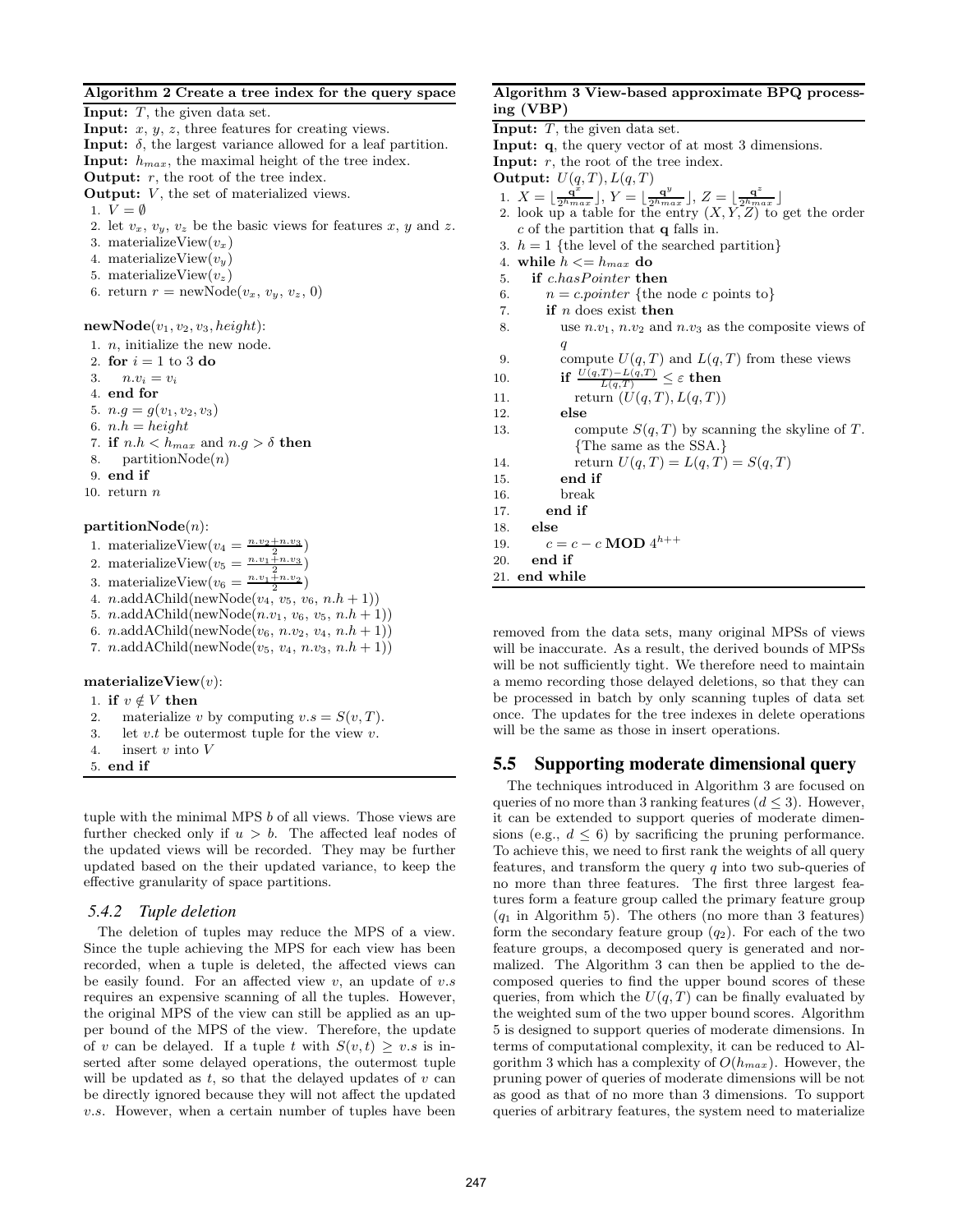#### Algorithm 4 Tuple insertion

**Input:**  $T$ , the data set  $T$ Input:  $V$ , the set of views **Input:**  $t$ , the inserted tuple 1.  $N = \emptyset$ , records leaf nodes affected 2. let b be the minimal maximal preference score of all views in  $V$  over data set T. 3.  $u = \frac{(t^x)^2 + (t^y)^2 + (t^z)^2}{t^x + t^y + t^z}$ . {The maximal preference score can be achieved by  $t.\}$ 4. if  $u > b$  then 5. **for** each view  $v$  **do** 6. if  $S(v,t) > v.s$  then 7.  $v.s = S(v, t), v.t = t$ 8. **for** each leaf node *n* using  $v$  as its composite view do 9. insert n into N 10. end for 11. end if 12. end for 13. end if 14. for each node  $n \in N$  do 15. update  $n.q$ 16. if  $n.q > \delta$  and  $n.h < h_{max}$  then 17. further partition n based on Algorithm 2. 18. else 19. let  $n'$  be the parent of n, update  $n'.g$ 20. if  $n'.g \leq \delta$  then 21. clear pointers of the ordered cells pointing to  $n'$ 's children 22. remove the children of  $n'$ 23. make  $n'$  as a leaf node. Create a pointer for the ordered cell corresponding to the node  $n'$ , pointing to  $n'$ . 24. end if 25. end if 26. end for

views and indexes for all possible subsets of the data sets' features with cardinality 3. Supporting preference queries of high dimensions is however beyond the scope of the techniques discussed in this paper.

#### **6. PERFORMANCE EVALUATION**

#### **6.1 Experimental settings**

We compare the performance of the VBP approach with those of four baseline solutions:  $\theta$ -ETA, ETA, SSA and LPTA [8]. Among them, ETA, SSA and LPTA compute the exact MPS. For  $\theta$ -ETA, we compute the approximation of MPS (where  $\theta > 1$  in Algorithm 1). We use two reallife data sets: Household<sup>1</sup> and El Nino<sup>2</sup>. The Household data set (used in [18]) contains 127K tuples. Each tuple has 6 attributes recording the percentage of an American family's annual income spent on: gas, electricity, water, heating, insurance, and property tax. The El Nino data set contains oceanographic and surface meteorological readings taken from a series of buoys positioned throughout the equatorial Pacific. For the used data sets, we did a normalization and transformation based on the domain of the features such

#### Algorithm 5 VBP for queries of moderate dimensions

```
Input: q, the query vector.
```
Input: R, the set of roots of the tree indexes.

```
Output: U(q,T), L(q,T)
```
- 1. Rank all the features of q by their weights in the descending order.
- 2. Decompose the ranked features into two groups. Let the weights of the two groups be  $\alpha_1$  and  $\alpha_2$ , which are the sum of the weights of their features respectively.
- 3. Normalize the two feature groups as  $q_1$  and  $q_2$ .
- 4. find the composite views for  $q_1$  and  $q_2$  based on  $R$ .
- 5.  $L(q, T) = \sup_i S(q, v_i)$ , where  $v_i$  is a composite view.
- 6.  $U(q,T) = \alpha_1 U(q_1,T) + \alpha_2 U(q_2,T)$
- 7. if  $\frac{U(q,T)-L(q,T)}{L(q,T)}\leq \varepsilon$  then
- 8. return  $(U(q,T), L(q,T))$
- 9. else
- 10. compute  $S(q, T)$  by scanning over the skyline of T
- 11. return  $U(q, T) = L(q, T) = S(q, T)$

12. end if

that larger values are considered better after the transformation. For scalability tests, data sets of different sizes are generated from the prefix of the whole data set. The query sets are randomly generated in the normalized query space. The testing results are based on the average of the results over 1000 queries.

The data are stored in relational tables (MySQL system). They are retrieved through standard data access by SQL clauses. We therefore do not count I/Os, but the overall query execution time (note that the performance of SSA can benefit from hot cache). Skyline tuples of data sets are pre-computed and labeled by an additional attribute in relational tables. They are retrieved by SSA using SQL clauses like "select \* from dataset where isskyline=1". Our experiments were conducted on a PC with a duo-core Intel (1.8GHz) processor and 3GB RAM. We implemented all the algorithms in C++. The database we use for storing and retrieving data is MySQL 5.0.

### **6.2 Performance of query processing**

We first compare the performance of the approaches using a query set of 3 dimension. Figure  $6(a)$  and  $6(b)$  respectively give the results of efficiency and accuracy for the Household data set. Correspondingly, Figure 6(c) and 6(d) give the results for the El Nino data set. Because ETA, SSA and LPTA compute the exact MPSs, they therefore do not appear in Figure 6(b) and 6(d) for accuracy. From the results, we can see that the VBP approach is faster than the other approaches in one to three orders of magnitude. The performance of the other approaches suffer when the data sets are enlarged because large data sets typically have large skyline cardinality. This can be easily observed from the SSA approach. Comparatively, the performance of the VBP approach does not suffer significantly when the data set is enlarged mainly because the tight bounds derived from views help to prune most I/O accesses for skyline tuples.

As shown in Figure 6(b) and 6(d), the accuracy of the VBP approach is very good, with the average error rates are controlled under 0.005. Comparatively, the average error rates for the θ-ETA can be as large as 0.05, which is

<sup>1</sup> available at www.ipums.org

<sup>&</sup>lt;sup>2</sup> available at kdd.ics.uci.edu/databases/el\_nino/el\_nino.html

**Input:**  $T$ , the given data set.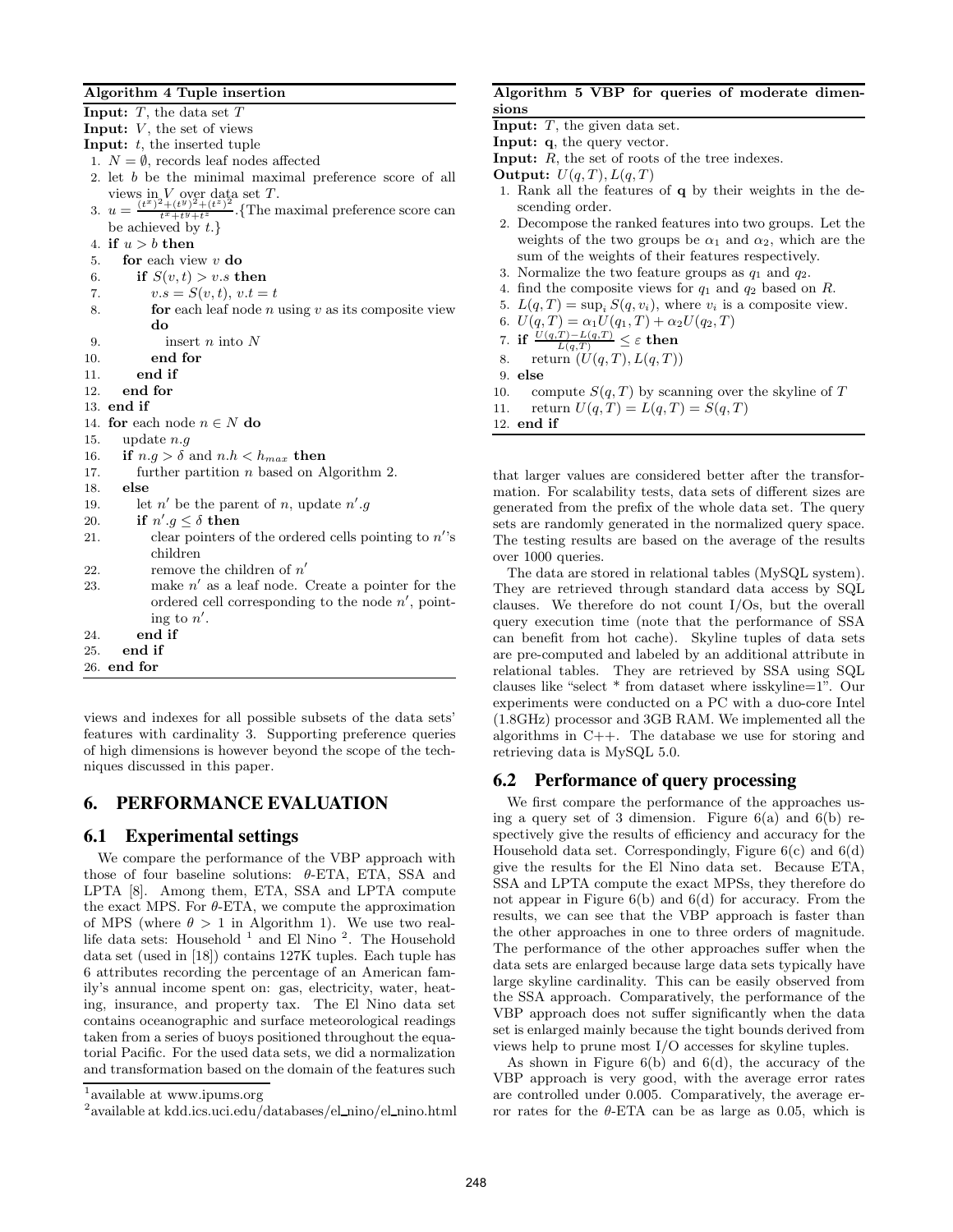

Figure 6: Performance comparison of best preference queries

much larger than that of VBP. We can also find from Figure  $6(a)$  and  $6(c)$  that, due to the approximation for computing MPSs, the  $\theta$ -ETA approach is faster than the ETA approach. Similarly, the VBP approach is faster than the SSA approach. There is no significant difference between the results of the two test data sets.

In the experiments of Figure 6, the parameter  $\varepsilon$  of the VBP approach is set as a default value of 0.05. Note that the parameter  $\varepsilon$  will affect both the efficiency and the accuracy of the VBP approach. We study the trade off of efficiency and accuracy by adjusting  $\varepsilon$  for a number of values: 0.01, 0.02, 0.05 and 0.1. The impacts on the efficiency and the accuracy are shown in Figure 7. As we can see (Figure 7(a) and 7(c)), with the enlargement of  $\varepsilon$  from 0.01 to 0.1, the computational cost drops. However, the computational costs change slightly for  $\varepsilon = 0.05$  and  $\varepsilon = 0.1$  because almost all the queries can be effectively approximated when  $\varepsilon$  is large enough. In contrast, when  $\varepsilon = 0.01$ , the computational cost increases with the enlargement of the data set simply because the skyline cardinality is also enlarged. For accuracy (Figure 7(b) and 7(d)), obviously, the smaller the  $\varepsilon$ , the less the average error rates. Even though  $\varepsilon$  is as large as 0.1, the average error rates are still less than 0.015 in the tests of both data sets.

Parameters  $h_{max}$  and  $\delta$  (used in Algorithm 2) for creating views and indexes affect the granularity of the query space partitioning. They therefore affect the tightness of the bounds achieved by the VBP approach. In the above experiments, we use the default values of these two parameters as  $h_{max} = 3$  and  $\delta = 0.05$ . We further test the impacts of these two parameters on the VBP approach by only using the Household data set. The average error rate and CPU time of the VBP approach under various parameter settings are shown in Table 3. In general, the enlargement of  $h_{max}$ generates more views, which helps to improve the accuracy because finer partitions are achieved. The reduction of  $\delta$ can generate more views. This is only verified in Table 3 when  $h_{max} = 4$  because of the number of views are mainly controlled by  $h_{max}$  when  $h_{max}$  is small. We can also see that the accuracy increases (the error rate drops and the percentage of exact results increases) when more views are generated. More interestingly, the computational cost drops when  $h_{max}$  is enlarged. This is because less I/O accesses are required for retrieving skyline tuples when queries can be more effectively approximated.

#### **6.3 Performance of updates**

The update of a tuple may trigger the updates of some

Table 3: The impact of  $h_{max}$  and  $\delta$  on the performance of the VBP  $(\varepsilon = 0.02)$ 

|                |          |       | $\cdots$ |               |              |
|----------------|----------|-------|----------|---------------|--------------|
| $h_{max}$      |          | views | err rate | exact results | time<br>(ms) |
|                | 0.05     | 33    | 0.0041   | 17.6%         | 4.64         |
| $\overline{2}$ | $0.02\,$ | 33    | 0.0041   | $17.6\%$      | 4.63         |
|                | 0.01     | 33    | 0.0041   | $17.6\%$      | 4.63         |
|                | 0.05     | 71    | 0.0034   | 41.3%         | 0.55         |
| 3              | 0.02     | 71    | 0.0034   | 41.3%         | 0.53         |
|                | 0.01     | 71    | 0.0034   | $41.3\%$      | 0.55         |
|                | 0.05     | 140   | 0.0020   | 57.9%         | 0.31         |
| 4              | 0.02     | 163   | 0.0011   | 63.7%         | 0.31         |
|                | 0.01     | 163   | 0.0011   | 63.7%         | 0.30         |

views and indexes. In our tests, for the deletions of tuples, the most pessimistic updating strategy is applied, i.e., once an outermost tuple of a view is deleted, we re-materialize the views by scanning all the tuples in the disk. The average updating cost (a delete operation plus an insert operation) over different size of data sets is shown in Table 4. We can see that when the size of data sets is enlarged, the chance of the re-materialization of views drops because the probability of a deleted tuple being the outermost tuple of a view also drops. However, the cost of one re-materialization process increases with the enlargement of data set size. That explains the phenomenon that the average update time increases and then drops with the enlargement of the data set size.

Table 4: The impact of the size of data sets on the update efficiency of the VBP approach.

| data set           | average update | the ratio of       |  |  |  |
|--------------------|----------------|--------------------|--|--|--|
| (number of tuples) | time $(ms.)$   | re-materialization |  |  |  |
| 1000               | 0.815          | 0.0922             |  |  |  |
| 3162               | 2.545          | 0.0771             |  |  |  |
| 10000              | 4.469          | 0.0535             |  |  |  |
| 31620              | 7.309          | 0.0387             |  |  |  |
| 100000             | 2.294          | 0.0015             |  |  |  |

The updating cost is also affected by the number of views maintained. We evaluate such an impact in Table 5. When the number of dimensions of data sets is increased, the number of views to be created increases. As a result, the average updating cost of tuples increases accordingly. This is because the probability of a deleted tuple being the outermost tuple of a view is increased. However, if the optimistic updating strategy is applied for the delete operations, the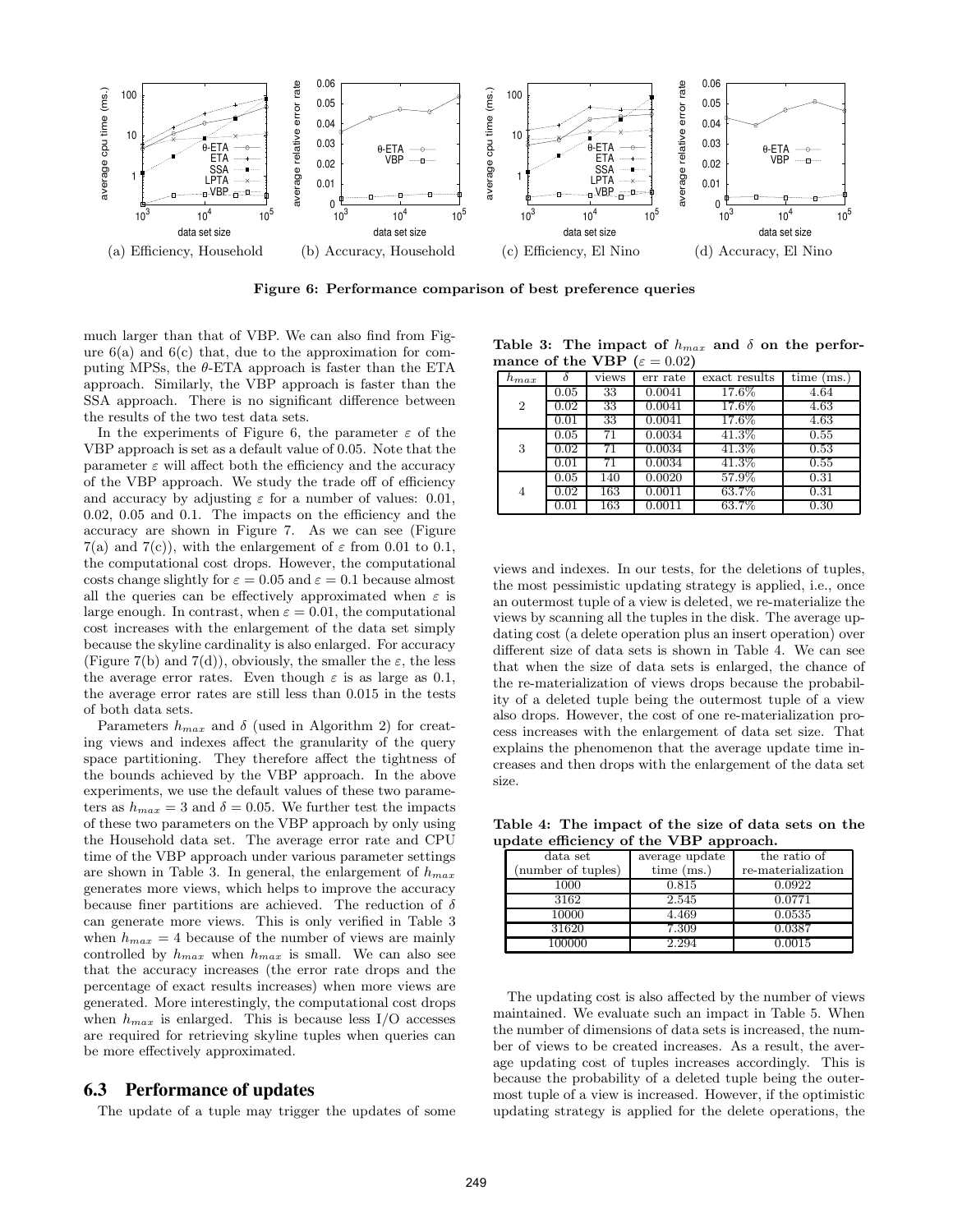

Figure 7: The trade off on efficiency and accuracy for the VBP approach

update cost will be much smaller (compared to the results of Table 5) because no re-materialization is required for updating the outermost tuples of those affected views. Those affected views can be efficiently addressed by some succeeding insert operations.

Table 5: The impact of the number of views on the update efficiency of the VBP approach

| data set<br>dimensionality | total number<br>of views | avrg update<br>time (ms.) | the ratio of<br>re-material. |
|----------------------------|--------------------------|---------------------------|------------------------------|
|                            |                          | 0.52                      | 0.0061                       |
|                            | 193                      | 1.44                      | 0.0162                       |
|                            | 756                      | 2.71                      | 0.0228                       |
|                            | 989                      | 5.30                      | 0.0409                       |

#### **6.4 Queries of moderate dimensions**

Many studies [5, 8, 13, 15] of preference queries exam the performance of their solutions using queries of less than 6 (although 2-3 dimensions are preferred) ranking features, which are supposed to take the majority of practical preference queries. We test the performance of the VBP approach (Algorithm 5) for queries of moderate dimensions. We apply a query set of 4 dimensions and a query set of 5 dimensions. For the  $\theta$ -ETA approach, we set  $\theta = 1.1$ . For the LPTA approach, we evenly created views in the whole query space  $(5<sup>4</sup>$  views for the query set of 4 dimensions, and  $4<sup>5</sup>$  views for the query set of 5 dimensions). Like the test for 3 dimensions, the number of views used for LPTA is larger than that used for the VBP approach. For the VBP approach, we set  $\varepsilon = 0.05$  for the query set of 4 dimensions and  $\varepsilon = 0.1$  for the query set of 5 dimensions. The results for the two query sets are given in Figure 8 and Figure 9 respectively.

As can be seen from Figure  $8(a)$  and  $8(c)$  for the query set of 4 dimensions and Figure 9(a) and 9(c) for the query set of 5 dimensions, the VBP approach outperforms the others when the data set is not significantly large. The efficiency of the VBP approach is surpassed by the LPTA approach (whose cost is not sensitive to the size of data set) for two tests when the data set has 100k tuples. Obviously, the efficiency of the VBP and SSA approaches is affected by the data set size, which actually affects the skyline cardinality. Comparatively, the VBP approach works relatively better for the El Nino data set than for the Household data set. For the accuracy, the VBP approach can achieve an average error rate of less than 0.02 for the query set of 4 dimensions and 0.04 for the query set of 5 dimensions, which is much better than that can be achieved by the  $\theta$ -ETA approach.

#### **7. CONCLUSION**

In this paper, we have proposed a special preference query called the best preference query, and a very efficient approximate solution to efficiently process such a query. Given a BPQ, the tight upper bound and lower bound of the MPS can be efficiently derived from a few number of lightweight cubic views surrounding the query vector. We designed a space partitioning strategy and indexing structure for the query space so that effective views for bounding the query could be discovered efficiently. The indexing structure can be adapted to the requirements of the tolerable error rate. Being an approximate solution, the exact results however are often returned. The experimental results show that, with a small tolerable error rate, the efficiency of the BPQ processing can be improved in 1-3 orders of magnitude by our proposed approximate solution over the exact solutions.

#### **8. ACKNOWLEDGMENTS**

This work is supported by NSFC under the grant No. 61003085 and the grant No. 61073019, and HGJ PROJECT 2010ZX01042-002-002-03.

#### **9. REFERENCES**

- [1] B. Arai, G. Das, D. Gunopulos, and N. Koudas. Anytime measures for top-k algorithms. In VLDB, pages 914–925, 2007.
- [2] S. Börzsönyi, D. Kossmann, and K. Stocker. The skyline operator. In ICDE, pages 421–430, 2001.
- [3] N. Bruno, L. Gravano, and A. Marian. Evaluating top-k queries over web-accessible databases. In ICDE, pages 369–380, 2002.
- [4] M. J. Carey and D. Kossmann. On saying "enough" already!" in sql. In SIGMOD Conference, pages 219–230, 1997.
- [5] Y.-C. Chang, L. Bergman, V. Castelli, C.-S. Li, M.-L. Lo, and J. R. Smith. The onion technique: indexing for linear optimization queries. SIGMOD Rec., 29(2):391–402, 2000.
- [6] J. Chomicki, P. Godfrey, J. Gryz, and D. Liang. Skyline with presorting. In ICDE, pages 717–816, 2003.
- [7] G. Das, D. Gunopulos, N. Koudas, and N. Sarkas. Ad-hoc top-k query answering for data streams. In VLDB, pages 183–194, 2007.